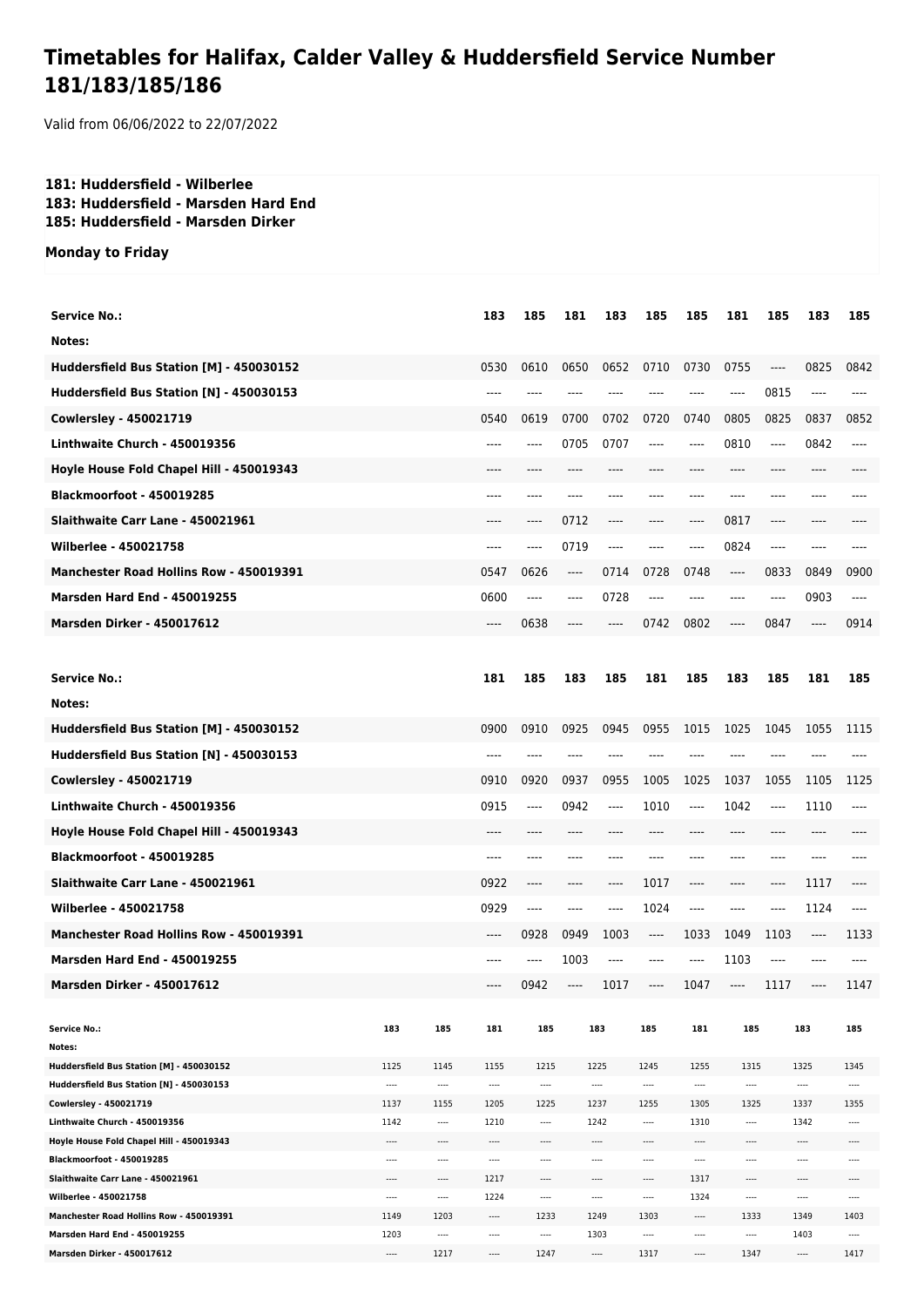| <b>Service No.:</b>                            |                       | 181      | 185  | 183      | 185           | 181   | 185          | 183                           | 185     | 181      | 185      |
|------------------------------------------------|-----------------------|----------|------|----------|---------------|-------|--------------|-------------------------------|---------|----------|----------|
| Notes:                                         |                       |          |      |          |               |       |              |                               |         |          |          |
| Huddersfield Bus Station [M] - 450030152       |                       | 1355     | 1415 | 1425     | 1445          | 1455  | 1515         | 1525                          | 1545    | 1555     | 1615     |
| Huddersfield Bus Station [N] - 450030153       |                       | ----     |      |          |               |       |              |                               |         |          |          |
| Cowlersley - 450021719                         |                       | 1405     | 1425 | 1437     | 1455          | 1507  | 1525         | 1537                          | 1555    | 1605     | 1625     |
| Linthwaite Church - 450019356                  |                       | 1410     | ---- | 1442     | ----          | 1512  | ----         | 1542                          | ----    | 1610     | ----     |
| Hoyle House Fold Chapel Hill - 450019343       |                       | ----     |      |          |               |       |              | ----                          |         |          |          |
| <b>Blackmoorfoot - 450019285</b>               |                       | ----     |      |          |               |       |              | ----                          | ----    | ----     |          |
| Slaithwaite Carr Lane - 450021961              |                       | 1417     | ---- | ----     | ----          | ----  | ----         | ----                          | ----    | 1617     | ----     |
| Wilberlee - 450021758                          |                       | 1424     | ---- |          |               |       |              | ----                          | ----    | 1624     | ----     |
| <b>Manchester Road Hollins Row - 450019391</b> |                       | ----     | 1433 | 1449     | 1503          | ----  | 1533         | 1549                          | 1603    | $\cdots$ | 1633     |
| <b>Marsden Hard End - 450019255</b>            |                       | ----     | ---- | 1503     | ----          | ----  | ----         | 1603                          | $-----$ | ----     |          |
| <b>Marsden Dirker - 450017612</b>              |                       | ----     | 1447 | $-----$  | 1517          | ----  | 1547         | ----                          | 1617    | ----     | 1647     |
|                                                |                       |          |      |          |               |       |              |                               |         |          |          |
| <b>Service No.:</b>                            |                       | 183      | 185  | 181      | 185           | 183   | 185          | 181                           | 185     | 183      | 185      |
| Notes:                                         |                       |          |      |          |               |       |              |                               |         |          |          |
| Huddersfield Bus Station [M] - 450030152       |                       | 1625     | 1645 | 1655     | 1715          | 1725  | 1745         | 1755                          | 1815    | 1825     | 1900     |
| Huddersfield Bus Station [N] - 450030153       |                       | ----     | ---- |          |               |       |              |                               |         |          |          |
| <b>Cowlersley - 450021719</b>                  |                       | 1637     | 1655 | 1705     | 1725          | 1737  | 1755         | 1805                          | 1825    | 1837     | 1910     |
| Linthwaite Church - 450019356                  |                       | 1642     | ---- | 1710     | ----          | 1742  | $---$        | 1810                          | ----    | 1842     | ----     |
| Hoyle House Fold Chapel Hill - 450019343       |                       |          |      |          |               |       |              |                               |         |          |          |
| <b>Blackmoorfoot - 450019285</b>               |                       | ----     | ---- |          |               |       | ----         |                               | ----    | ----     |          |
| Slaithwaite Carr Lane - 450021961              |                       | ----     | ---- | 1717     | ----          | ----  | $---$        | 1817                          | ----    | ----     |          |
| Wilberlee - 450021758                          |                       | ----     | ---- | 1724     | ----          | ----  | $---$        | 1824                          | ----    | ----     |          |
| Manchester Road Hollins Row - 450019391        |                       | 1649     | 1703 | ----     | 1733          | 1749  | 1803         | $\hspace{1.5cm} \textbf{---}$ | 1833    | 1849     | 1917     |
| <b>Marsden Hard End - 450019255</b>            |                       | 1703     | ---- | ----     | ----          | 1803  | $---$        | ----                          | ----    | 1901     | $---$    |
| <b>Marsden Dirker - 450017612</b>              |                       | ----     | 1717 | $-----$  | 1747          | ----  | 1817         | ----                          | 1847    | ----     | 1929     |
|                                                |                       |          |      |          |               |       |              |                               |         |          |          |
| <b>Service No.:</b>                            | 183                   | 185      |      | 183      | 185           |       | 183          | 185                           | 183     |          | 185      |
| Notes:                                         |                       |          |      |          |               |       |              |                               |         |          |          |
| Huddersfield Bus Station [M] - 450030152       | 1925                  | 2000     |      | 2030     | 2100          | 2145  |              | 2200                          | 2245    |          | 2300     |
| Huddersfield Bus Station [N] - 450030153       | $\cdots$              | $\cdots$ |      | $\cdots$ | ----          |       | ----         | ----                          | ----    |          | $\cdots$ |
| <b>Cowlersley - 450021719</b>                  | 1935                  | 2010     |      | 2040     | 2110          |       | 2155         | 2210                          | 2255    |          | 2310     |
| Linthwaite Church - 450019356                  | 1939                  | $\cdots$ |      | 2044     | 2159<br>----  |       |              | 2259<br>----                  |         |          | $---$    |
| Hoyle House Fold Chapel Hill - 450019343       | $---$                 | ----     | ---- |          | ----<br>$---$ |       | ----<br>---- |                               |         | $---$    |          |
| Blackmoorfoot - 450019285                      | $---$                 | $---$    |      | $---$    | ----          | $---$ |              | ----                          | ----    |          | $---$    |
| Slaithwaite Carr Lane - 450021961              | $---$                 | ----     |      | ----     | ----<br>$---$ |       |              | ----                          | ----    |          | $---$    |
| Wilberlee - 450021758                          | $-----$               | $---$    |      | $---$    | ----<br>----  |       |              | ----<br>----                  |         |          | $---$    |
| Manchester Road Hollins Row - 450019391        | 1946                  | 2017     |      | 2051     | 2117          |       | 2206         | 2217                          | 2306    |          | 2317     |
| <b>Marsden Hard End - 450019255</b>            | 1958                  | $\cdots$ |      | 2103     | ----          |       | 2218         | ----                          | 2318    |          | $---$    |
| <b>Marsden Dirker - 450017612</b>              | $\qquad \qquad - - -$ | 2029     |      | ----     | 2129          |       | ----         | 2229                          | ----    |          | 2329     |

**181: Wilberlee - Huddersfield 183: Marsden Hard End - Huddersfield 185: Marsden Dirker - Huddersfield 186: Huddersfield - Marsden Dirker**

**Monday to Friday**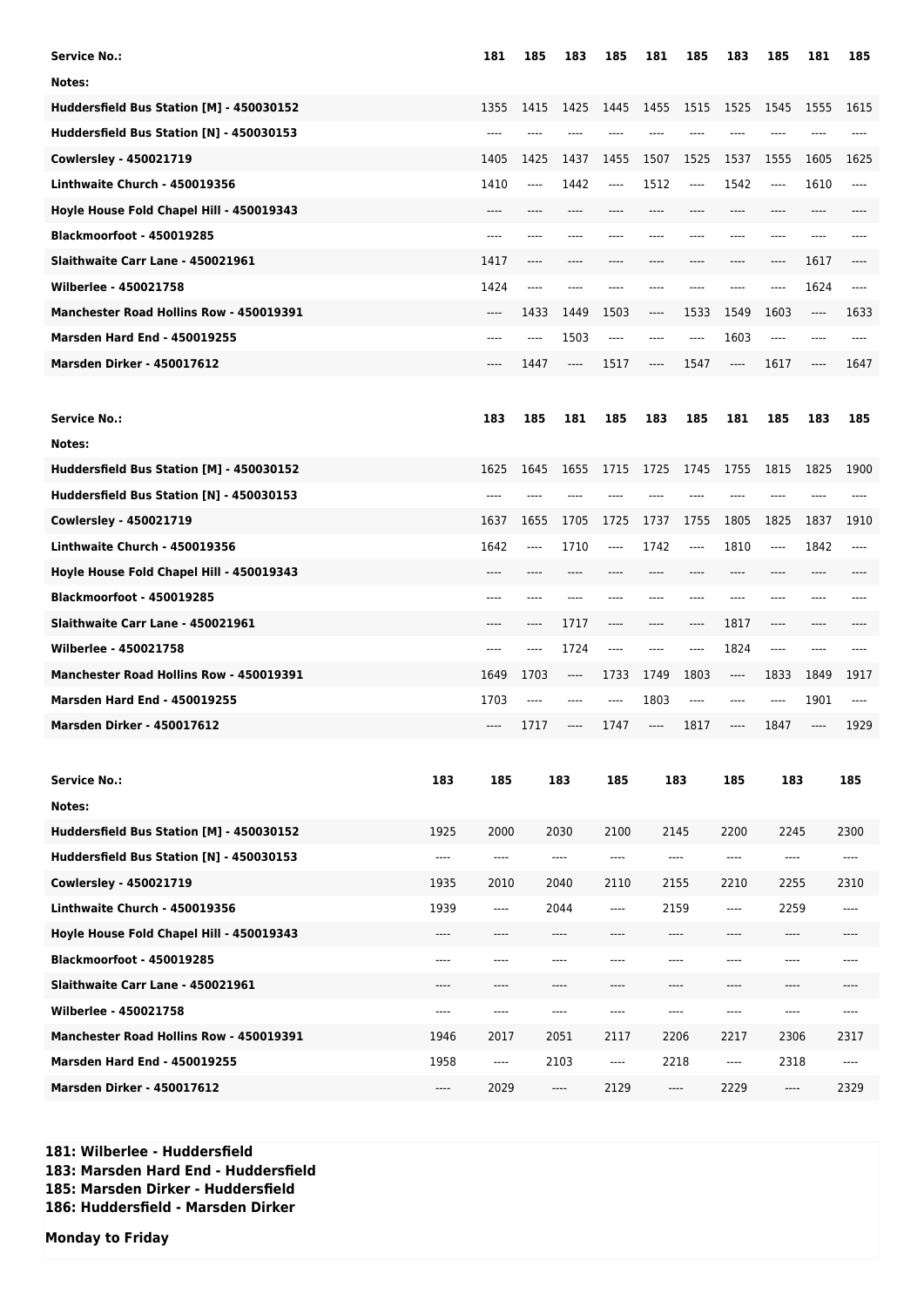| <b>Service No.:</b>                            | 185   | 183     | 181   | 185      | 185      | 181     | 183   | 186                           | 185  | 186   |
|------------------------------------------------|-------|---------|-------|----------|----------|---------|-------|-------------------------------|------|-------|
| Notes:                                         |       |         |       |          |          |         |       |                               |      |       |
| <b>Marsden Dirker - 450019264</b>              | 0535  | ----    | ----  | 0640     | 0710     | $-----$ | $---$ | 0750                          | 0815 | ----  |
| <b>Marsden Hard End - 450019255</b>            | ----  | 0605    | ----  | ----     | $---$    | ----    | 0732  | $---$                         | ---- | ----  |
| Wilberlee - 450021758                          | $---$ | ----    | 0628  | ----     | $---$    | 0723    | ----  | $---$                         | ---- |       |
| <b>Blackmoorfoot - 450019285</b>               | $---$ | ----    | ----  | ----     |          | ----    | ----  | $---$                         | ---- | ----  |
| <b>Manchester Road Hollins Row - 450019392</b> | 0544  | 0616    | 0636  | 0652     | 0722     | 0733    | 0741  | 0802                          | 0827 | $---$ |
| Linthwaite Church - 450019357                  | $---$ | 0624    | 0644  | ----     | $---$    | 0741    | ----  | 0810                          | ---- | 0835  |
| <b>Cowlersley - 450021720</b>                  | 0552  | 0631    | 0648  | 0702     | 0732     | 0748    | 0749  | 0820                          | 0837 | 0845  |
| Huddersfield Bus Station - 450030167           | 0604  | 0646    | 0703  | 0717     | 0747     | 0803    | 0803  | 0835                          | 0852 | 0900  |
| Huddersfield Market Street [M2] - 450017208    | $---$ |         |       |          |          |         |       |                               |      | ----  |
|                                                |       |         |       |          |          |         |       |                               |      |       |
| <b>Service No.:</b>                            | 181   | 185     | 183   | 185      | 181      | 185     | 183   | 185                           | 181  | 185   |
| Notes:                                         |       |         |       |          |          |         |       |                               |      |       |
| <b>Marsden Dirker - 450019264</b>              | ----  | 0854    | ----  | 0924     | $-----$  | 0954    | ----  | 1024                          | ---- | 1054  |
| <b>Marsden Hard End - 450019255</b>            | ----  | ----    | 0907  | ----     | $---$    | ----    | 1007  | $-----$                       | ---- | ----  |
| Wilberlee - 450021758                          | 0833  | ----    | ----  | ----     | 0933     | $-----$ | ----  | $---$                         | 1033 |       |
| <b>Blackmoorfoot - 450019285</b>               | ----  | ----    | ----  |          |          |         | ----  |                               | ---- |       |
| <b>Manchester Road Hollins Row - 450019392</b> | 0842  | 0906    | 0918  | 0936     | 0943     | 1006    | 1018  | 1036                          | 1043 | 1106  |
| Linthwaite Church - 450019357                  | 0850  | $-----$ | 0926  | $\cdots$ | 0951     | ----    | 1026  | $\hspace{1.5cm} \textbf{---}$ | 1051 | ----  |
| <b>Cowlersley - 450021720</b>                  | 0857  | 0916    | 0933  | 0946     | 0958     | 1016    | 1033  | 1046                          | 1058 | 1116  |
| Huddersfield Bus Station - 450030167           | 0912  | 0931    | 0948  | 1001     | 1013     | 1031    | 1048  | 1101                          | 1113 | 1131  |
| Huddersfield Market Street [M2] - 450017208    |       |         |       |          |          |         |       |                               |      |       |
|                                                |       |         |       |          |          |         |       |                               |      |       |
|                                                |       |         |       |          |          |         |       |                               |      |       |
| <b>Service No.:</b>                            | 183   | 185     | 181   | 185      | 183      | 185     | 181   | 185                           | 183  | 185   |
| Notes:                                         |       |         |       |          |          |         |       |                               |      |       |
| <b>Marsden Dirker - 450019264</b>              | ----  | 1124    | ----  | 1154     | $---$    | 1224    | ----  | 1254                          | ---- | 1324  |
| <b>Marsden Hard End - 450019255</b>            | 1107  |         |       |          | 1207     |         |       |                               | 1307 | ----  |
| Wilberlee - 450021758                          | ----  | ----    | 1133  |          |          |         | 1233  | ----                          | ---- |       |
| Blackmoorfoot - 450019285                      | ----  | ----    | ----  |          |          |         | ----  |                               | ---- |       |
| Manchester Road Hollins Row - 450019392        | 1118  | 1136    | 1143  | 1206     | 1218     | 1236    | 1243  | 1306                          | 1318 | 1336  |
| Linthwaite Church - 450019357                  | 1126  | ----    | 1151  | ----     | 1226     | ----    | 1251  | $\hspace{1.5cm} \textbf{---}$ | 1326 | ----  |
| <b>Cowlersley - 450021720</b>                  | 1133  | 1146    | 1158  | 1216     | 1233     | 1246    | 1258  | 1316                          | 1333 | 1346  |
| Huddersfield Bus Station - 450030167           | 1148  | 1201    | 1213  | 1231     | 1248     | 1301    | 1313  | 1331                          | 1348 | 1401  |
| Huddersfield Market Street [M2] - 450017208    | ----  |         |       |          |          |         |       |                               |      |       |
|                                                |       |         |       |          |          |         |       |                               |      |       |
| <b>Service No.:</b>                            | 181   | 185     | 183   | 185      | 181      | 185     | 183   | 185                           | 185  | 183   |
| Notes:                                         |       |         |       |          |          |         |       |                               |      |       |
| <b>Marsden Dirker - 450019264</b>              | ----  | 1354    | $---$ | 1424     | $\cdots$ | 1454    | ----  | 1524                          | 1554 | ----  |
| <b>Marsden Hard End - 450019255</b>            | ----  | ----    | 1407  | ----     | $---$    | ----    | 1507  | ----                          | ---- | 1607  |
| Wilberlee - 450021758                          | 1333  | ----    | ----  | ----     | 1433     | $---$   | ----  |                               | ---- |       |
| Blackmoorfoot - 450019285                      | ----  | ----    | ----  | ----     |          | ----    | ----  | ----                          | ---- |       |
| Manchester Road Hollins Row - 450019392        | 1343  | 1406    | 1418  | 1436     | 1443     | 1506    | 1518  | 1536                          | 1606 | 1618  |
| Linthwaite Church - 450019357                  | 1351  | ----    | 1426  | $\cdots$ | 1451     | ----    | 1526  | $-----$                       | ---- | 1626  |
| <b>Cowlersley - 450021720</b>                  | 1358  | 1416    | 1433  | 1446     | 1458     | 1516    | 1533  | 1546                          | 1616 | 1633  |
| Huddersfield Bus Station - 450030167           | 1413  | 1431    | 1448  | 1501     | 1513     | 1531    | 1548  | 1601                          | 1631 | 1648  |